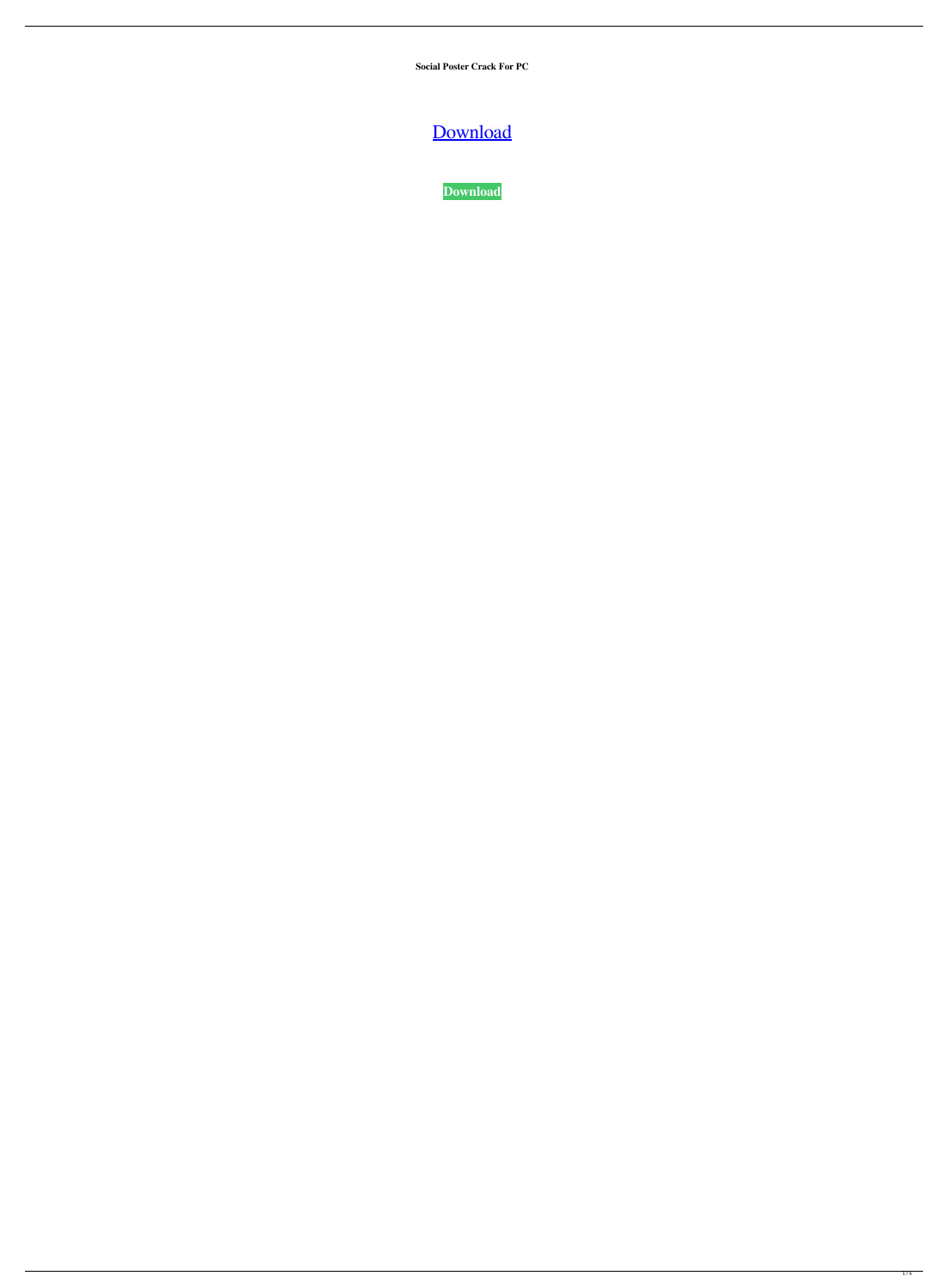## **Social Poster (LifeTime) Activation Code Download [32|64bit]**

#### **Social Poster Crack + With Product Key**

If you are a social/bookmarking website that wants to give a boost to its users, you must offer an easy way for website owners to submit content to your website on a regular basis. As a user, you'll be able to add your fav a fresh content directly to that website's social/bookmarking feed and help other website owners too. If you're a website owner then you can also use Social Poster Torrent Download to update your website from time to time from time to time and gain more traffic by submitting fresh content to social and bookmarking websites. Once a website owner has entered all the required information, he/she can start submitting it to the social and bookma and language of the submitted content. For social sites, you can select either auto or manual submission from the drop down box. Social Poster will then automatically submit your content to the social and bookmarking websi then appear on the website's feed in the format which you choose from the same drop down box. With Social Poster, you can also customize your submission. You can select the language of your submission from the drop down bo submitted content is posted to the website's social/bookmarking feed. This is the best way to keep your social/bookmarking account up to date with fresh content and get more page rank and traffic. With Social Poster, you c URL List and then click on the submit button. If you have more than one website then you can choose one for each. So, you can submit content to multiple websites at the same time. Social Poster Description: Social Poster i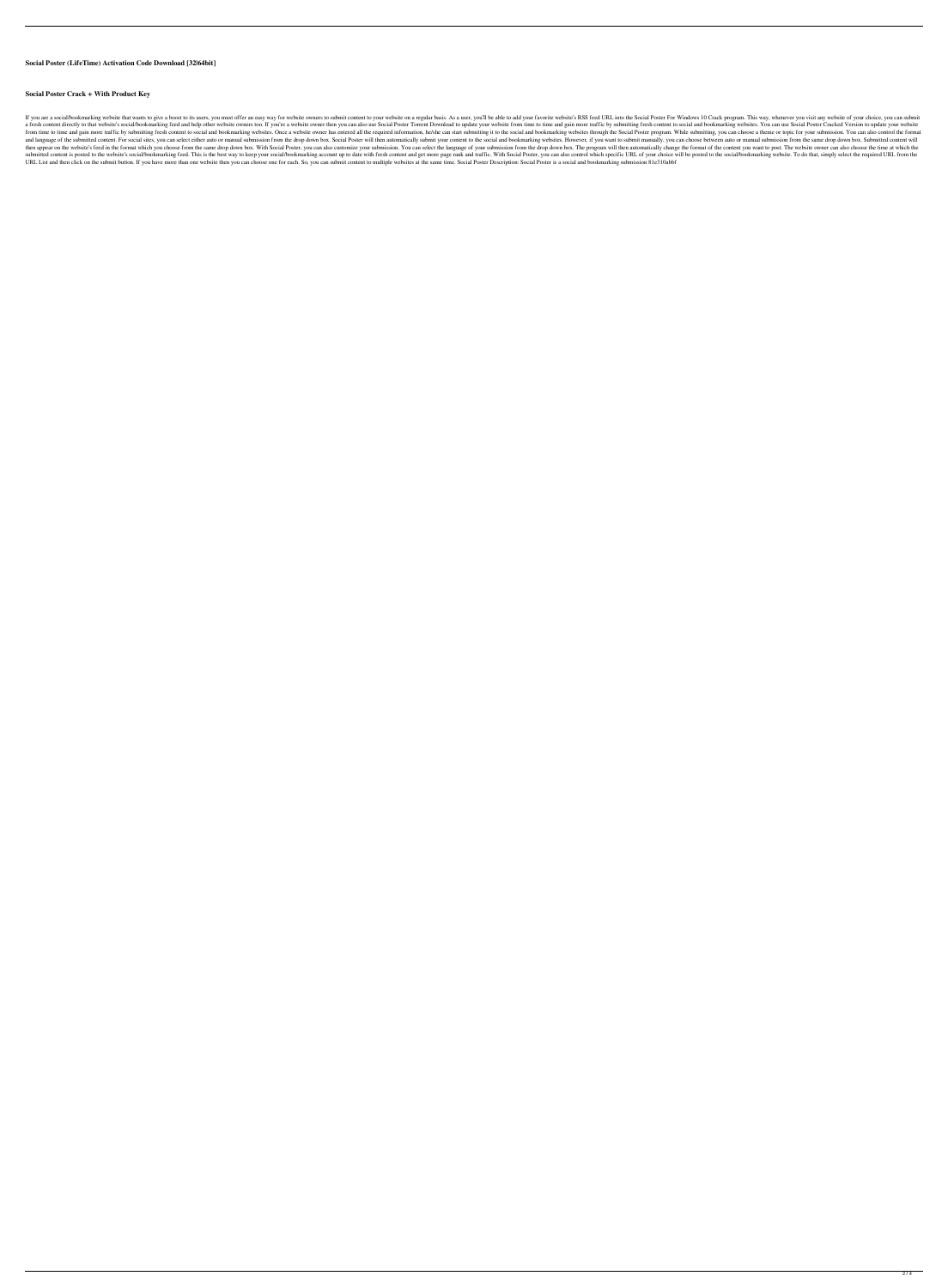### **Social Poster**

Social Poster is a must-have tool for any webmaster or blogger in the 21st century. If you own a website or a blog then you know the importance of social and bookmarking websites. Social and bookmarking website are very im audience, but this method is time consuming. So, if you want to avoid this then you should submit your fresh content to the social and bookmarking websites regularly and then drive traffic to your website or your fresh con webmaster can also learn a lot about those websites in just a few minutes. Social Poster is a tool that will take all the hard work off your hands. The user friendly interface of the tool is very impressive and it makes th the great benefits you get for submitting content to these social and bookmarking websites. Have you heard of social networking sites? Do you use any of them? If you do, then how are you using them? Are you trying to adver help you to learn more about it. Social networking sites have become very popular in recent years. If you are a professional or a school person, you must have seen some of these sites. Facebook is one of the most popular s people, but they are made by automatic programs which are able to make thousands of fake profiles. This can be very dangerous if you do not know the real profile of someone. If you are interested in fake profiles, then you if you do not want your friend to see something bad about you. Have you ever looked at someone's profile on Facebook? Have you ever liked someone's profile without even knowing who they are? It

### **What's New In?**

Description: WordPress Social Poster is a software that will make content submission to social and bookmarking websites easy. Any webmaster with just a little experience knows that submitting a websites has its great benef get the most out of these social and bookmarking websites. By submitting your website or your fresh content regularly to the social and bookmarking websites, you can easily gain more traffic from them and get a better page submission process. Taking into consideration that every social/bookmarking website needs its own information and using a specific format, the task becomes very hard and time consuming. For instance, some social websites r up spending 20 to 30 minutes every day just submitting your content to these websites if not even more. Description: WordPress Social Poster is a software that will make content submission to social and bookmarking website traffic and page rank. So, if you own a website or a blog then you must be aware of this great method to get the most out of these social and bookmarking websites. By submitting your website or your fresh content regularly which prevents the webmasters from doing it regularly is the time and effort needed to complete the submission process. Taking into consideration that every social/bookmarking website needs its own information and using a require it to be comma separated. By fulfilling the requirements of every website of those, you'll end up spending 20 to 30 minutes every day just submitting your content to these websites if not even more. Description: Wo knows that submitting a website to the social and bookmarking websites has its great benefits in both traffic and page rank. So, if you own a website or a blog then you must be aware of this great method to get the most ou easily gain more traffic from them and get a better page rank. The